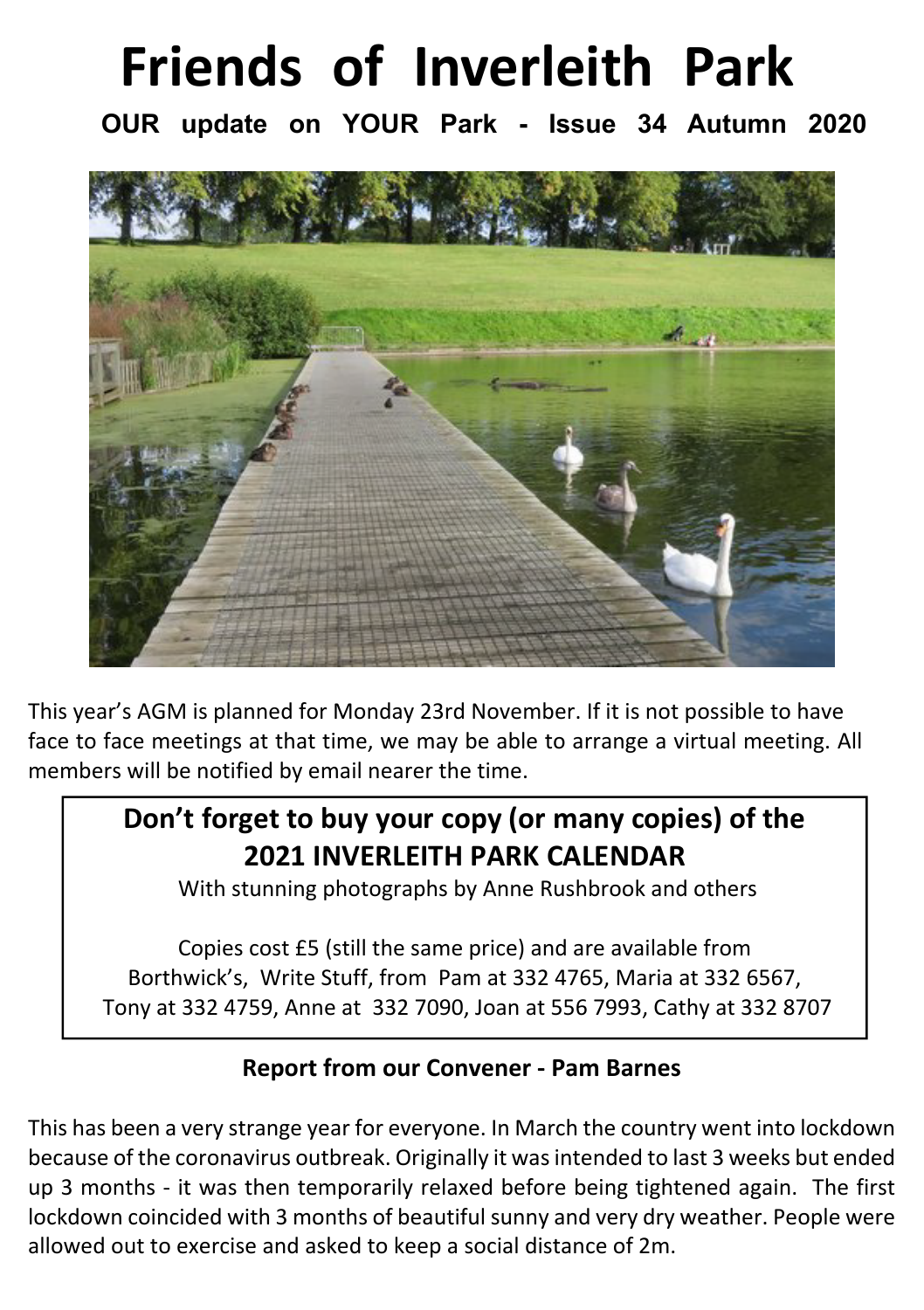The effect on the park was that it has never been so well used. As many people were furloughed from work and the schools were closed, the parks became very important to people's health and welfare. Now that further restrictions have followed, and there is a ban on social interaction between households indoors, the Park, where up to six people from two households can meet, is more important than ever. On the whole people behave reasonably and do try to keep their distance - not always easy.

Thanks to the Park Rangers, Jen and Fiona , and to Gary Hook and his depleted team at the depot who have all the parks in a large area of the NW Edinburgh to look after. They have done their best to deal with the essentials, but the situation has really affected the usual park activities:

# **Gardening in the Sundial Garden**

In the early months of the summer the Sundial Garden suffered both from the absence of the usual volunteers and the absence of rain. We were seriously worried that the plants would die as many were not long planted. Carrying watering cans from the pond as part of daily exercise saved some of them. As the lockdown eased the volunteers were able to come back gradually. Working in the open air at 2m was not thought to be a problem by the authorities. I would like to thank the volunteers for their gallant efforts.

Many members of the public have told us how important the Sundial Garden is to them and how much they appreciated what we were doing. The virus has made it very clear that there is a desperate need for public toilets. The Botanics has been closed throughout and so their toilets were not available and people were forced to take their children behind the bushes in the Sundial Garden. This is not hygienic and the council needs to address this matter urgently.

We have really missed Graeme and his Community Payback people who used to come and help with heavier work when we needed it. Community Payback is a scheme whereby individuals who have broken the law are given community service. Thank goodness they may be coming back in a limited way soon - we will be delighted to see them when the restrictions allow. The volunteers meet every Wednesday morning at 10am weather permitting. Come and join us - no gardening knowledge necessary.

#### **Young people in the park**

The intermittent problems with large gatherings of young people in Inverleith Park was much reduced during lock-down. There is still sometimes a lot of litter left around benches but the glass breaking and petty vandalism had mainly stopped. However there has been a bit more in the summer as lock-down eased. The police still patrol the park and we would like to thank them for the way they dealt with this problem. They have a good relationship with most of the youngsters but deal firmly with any that are behaving badly.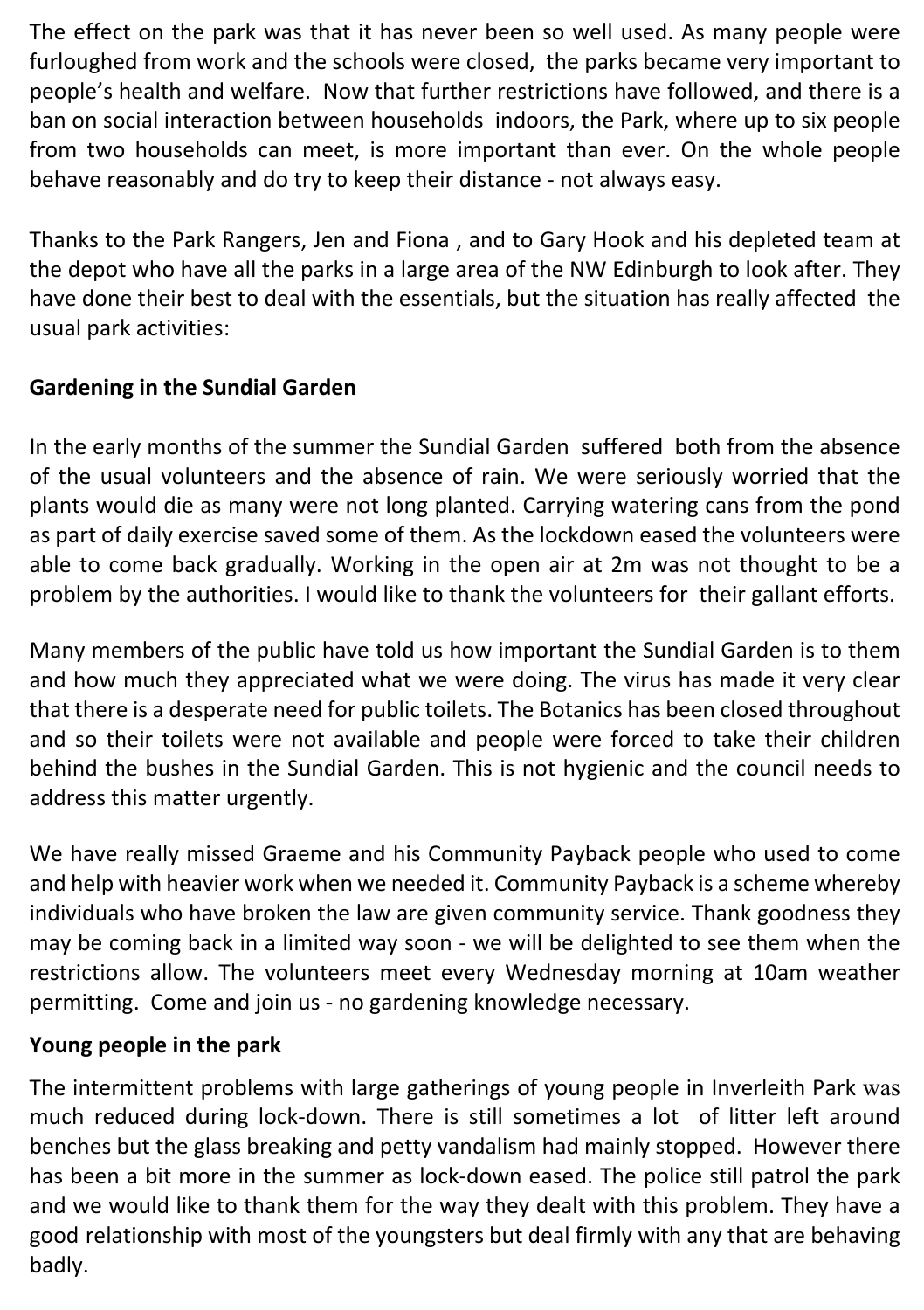#### **Continuing bin problems:**

The problems with overflowing bins have become worse because of the huge increase in numbers using the park. The cleansing team that comes every day to the park has been heroic - clearing up early every day the huge amounts of litter people are leaving by overflowing bins. Why don't people take it home?

#### **Future plans for the park**

The lockdown has made it difficult to get on with any future plans for the park but we hope to discuss matters with the Council and see what possibilities there are. If anyone has any ideas for the future or experience of community involvement in parks - please contact us. The need for a netball court has been suggested and these are the sort of ideas we want to know about.

#### **Cafe**

It's good to see the mobile cafe is up and running again after being shut down - it is very popular.

#### **Games and sport and outdoor equipment**

The run-in-the-park, and games and sport in general, have been suspended during lockdown but are gradually starting up again. Exercise classes, which were 'Zoomed' through the initial lockdown, are now in the Park again, with up to 30 people per class engaging in socially distanced activities. It is also nice to see petanque starting up again on Sunday morning and people playing tennis - it feels more like normal life!

One of the outdoor fitness pieces of equipment by the play area has broken and had to be removed for safety. It's disappointing that it only lasted 4 years but it was very popular and heavily used so we have agreed to replace it. Some parts of the fitness trail have also been removed because of gradual deterioration. Unfortunately the park has no budget for anything other than emergencies at the moment. Maybe next spring…?

#### **Allotments**

At the beginning of September, at the peak of harvest-time, the allotments suffered a series of break-Ins. At least two sheds were opened and the contents strewn about. It could be that the intruders intended to use them for shelter, though squash fruit was vandalised with what look like knife marks and then broken. A ladder, possibly stolen from someone's garden was used to gain entry into the site.

#### **Recent vandalism in the Sundial Garden**

At about the same time as the allotments suffered break-Ins, the sundial garden was vandalised. On the morning of the 2nd September, when the gardening volunteers arrived for their usual Wednesday session, they found that some of our compost bins had